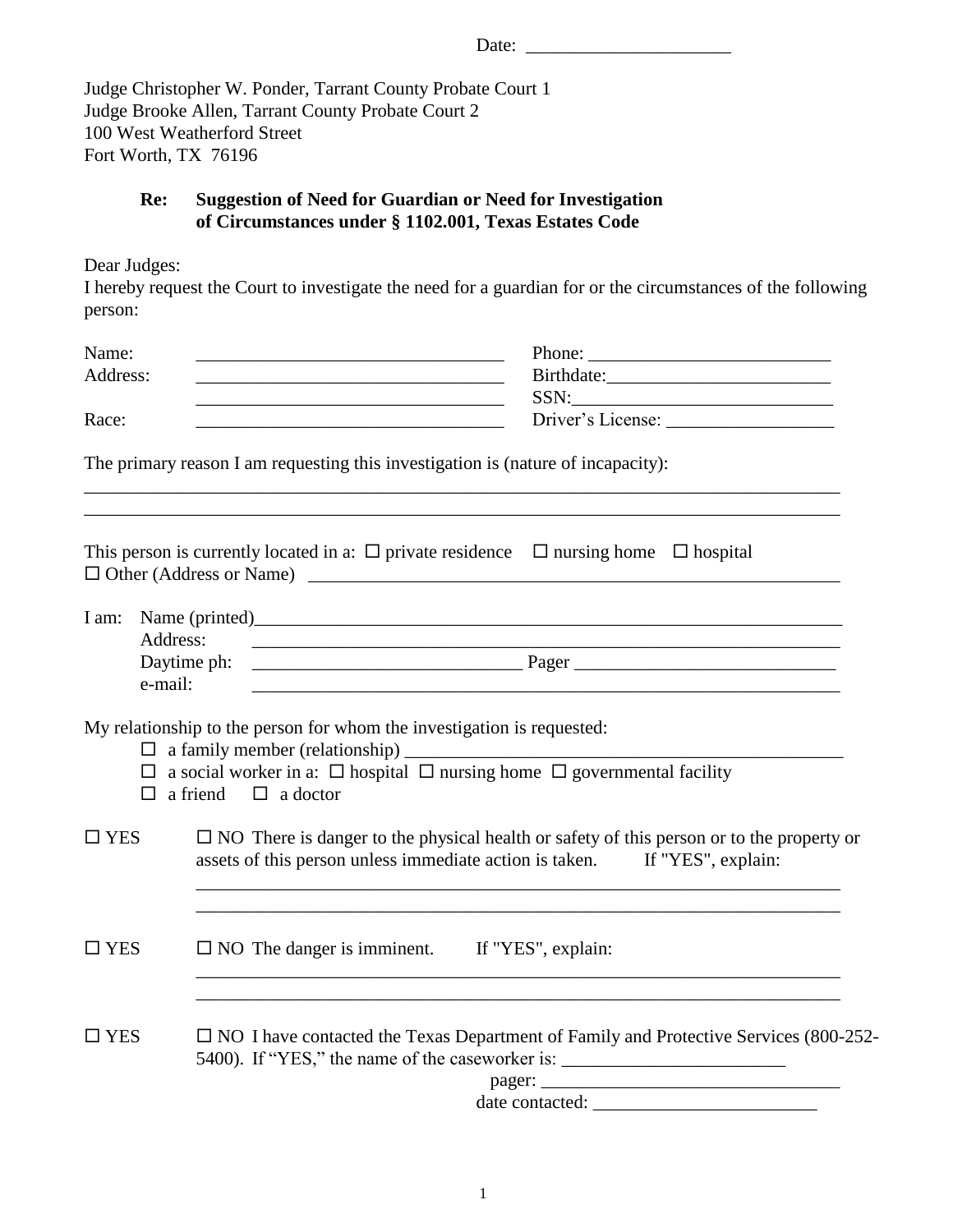To my knowledge, this person:

| $\square$ YES<br>$\square$ NO<br>is a resident of Tarrant County                                                    |                                                                   |  |  |  |
|---------------------------------------------------------------------------------------------------------------------|-------------------------------------------------------------------|--|--|--|
| $\square$ YES<br>is located in Tarrant County<br>$\square$ NO                                                       |                                                                   |  |  |  |
| $\square$ YES<br>$\square$ NO<br>has a Guardian in Texas. (Parents are the natural guardians of children under 18.) |                                                                   |  |  |  |
| $\square$ YES<br>$\square$ NO                                                                                       | has executed a Power of Attorney. If "YES," to whom was it given? |  |  |  |
|                                                                                                                     |                                                                   |  |  |  |
|                                                                                                                     |                                                                   |  |  |  |
| Address:                                                                                                            |                                                                   |  |  |  |

 $\square$  is a minor  $\square$  is an adult

 $\square$  cannot provide food, clothing, or shelter for him/herself.

 $\square$  cannot care for the individual's own physical health.

 $\square$  cannot manage the individual's own financial affairs.

The person has the following property :(include Real Property, Cash, Bank Accounts, Certificates of Deposit, Stocks, Securities, other investments, automobiles, etc.)

| Description                                          | Value |  |
|------------------------------------------------------|-------|--|
|                                                      |       |  |
|                                                      |       |  |
|                                                      |       |  |
| <b>TOTAL</b>                                         |       |  |
|                                                      |       |  |
| MONTHLY INCOME: (Show sources and amounts per month) |       |  |
| Description                                          | Value |  |
| Social Security (amount received per month)          |       |  |
| Veterans Benefits (amount received per month)        |       |  |
|                                                      |       |  |
| TOTAI                                                |       |  |

**Family Members:** All immediate family members, living or deceased, must be listed. Attach additional sheets as needed.

|            | $\Box$ Living $\Box$ Deceased Age: _________       |  |  |  |
|------------|----------------------------------------------------|--|--|--|
| $\Box$ YES | $\Box$ NO Willing to serve as Guardian?            |  |  |  |
|            | If "YES," Social Security Number:                  |  |  |  |
|            |                                                    |  |  |  |
|            | $\Box$ Living $\Box$ Deceased Age: _________       |  |  |  |
|            | $\Box$ YES $\Box$ NO Willing to serve as Guardian? |  |  |  |
|            | If "YES," Social Security Number:                  |  |  |  |
|            |                                                    |  |  |  |